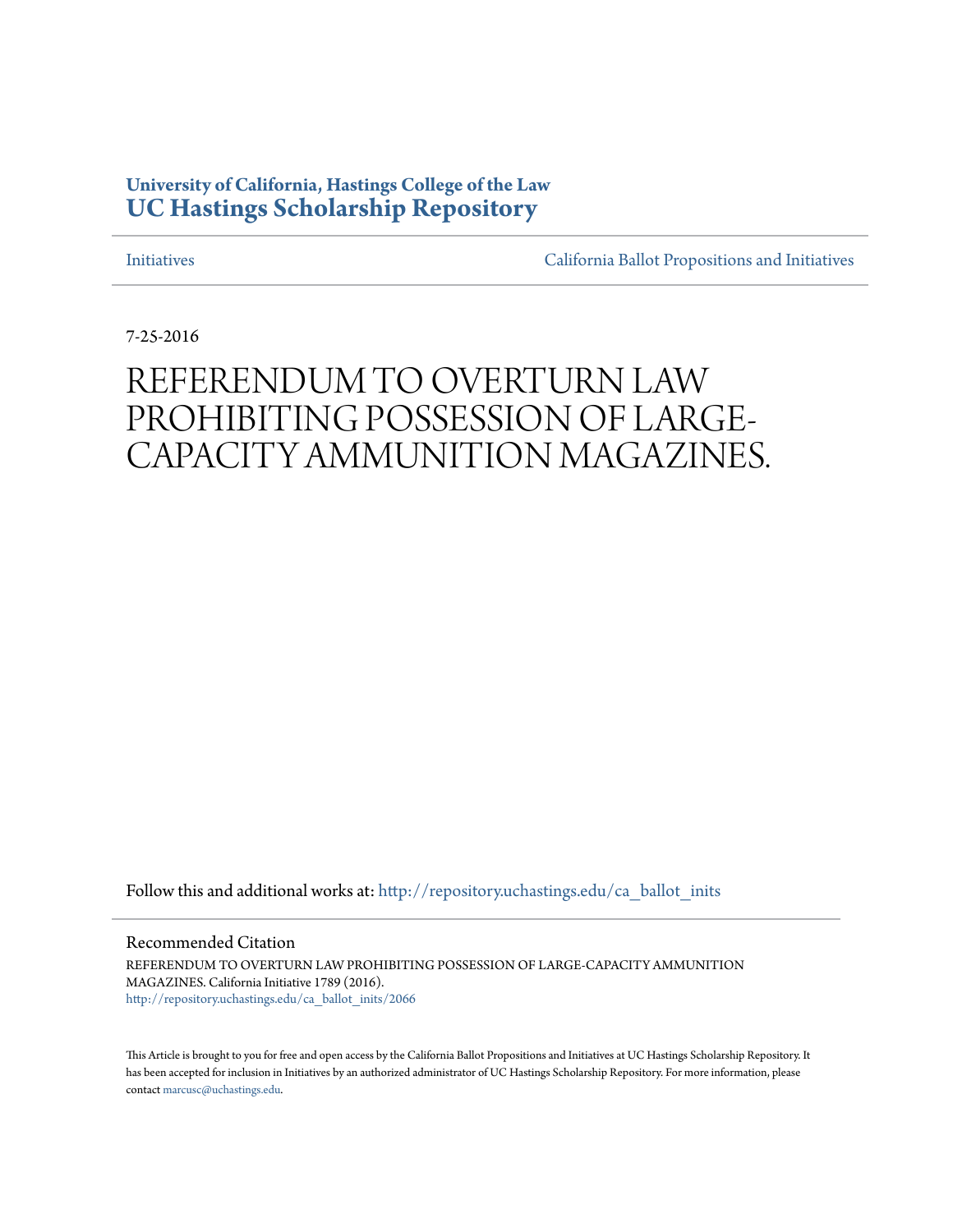July 14, 2016

VIA EXPRESS MAIL

# The Honorable Kamala D. Harris **Attorney General** 1300 | Street, 17<sup>th</sup> Floor, P.O. Box 944255 Sacramento, CA 95814

#### Attention: Ashley Johansson, Initiative Coordinator

Request for Title and Summary for Proposed Referendum (Senate Bill No. 1446) Re:

Dear Ms. Harris:

Pursuant to Article II, Section 9, of the California Constitution, I hereby submit the attached proposed referendum (veto referendum) and request a circulating title and summary for petitions to collect signatures from California voters. I have attached the complete text of the bill, which is Assembly Bill No. 1135.

I. Barry Bahrami, declare under penalty of perjury that I am a citizen of the United States, 18 years of age or older, and a resident of (insert county), California." (Elec. Code, § 9001.)

I. Barry Bahrami, acknowledge that it is a misdemeanor under state law (Section 18650 of the Elections Code) to knowingly or willfully allow the signatures on an initiative petition to be used for any purpose other than qualification of the proposed measure for the ballot. I certify that I will not knowingly or willfully allow the signatures for this initiative to be used for any purpose other than qualification of the measure for the ballot." (Elec. Code, § 9608.)

My mailing address for purposes of this referendum is:

7668 El Camino Real Suite 104-627 Carlsbad, CA 92009 Barry@VetoGunmageddon.org

I have attached my personal registered voter address to letter.

Sincerely,

Barry Bahrami Proponent enclosures

# **RECEIVED**

**JUL 15 2016** 

**INITIATIVE COORDINATOR AT TERNEY GENERAL'S OFFICE**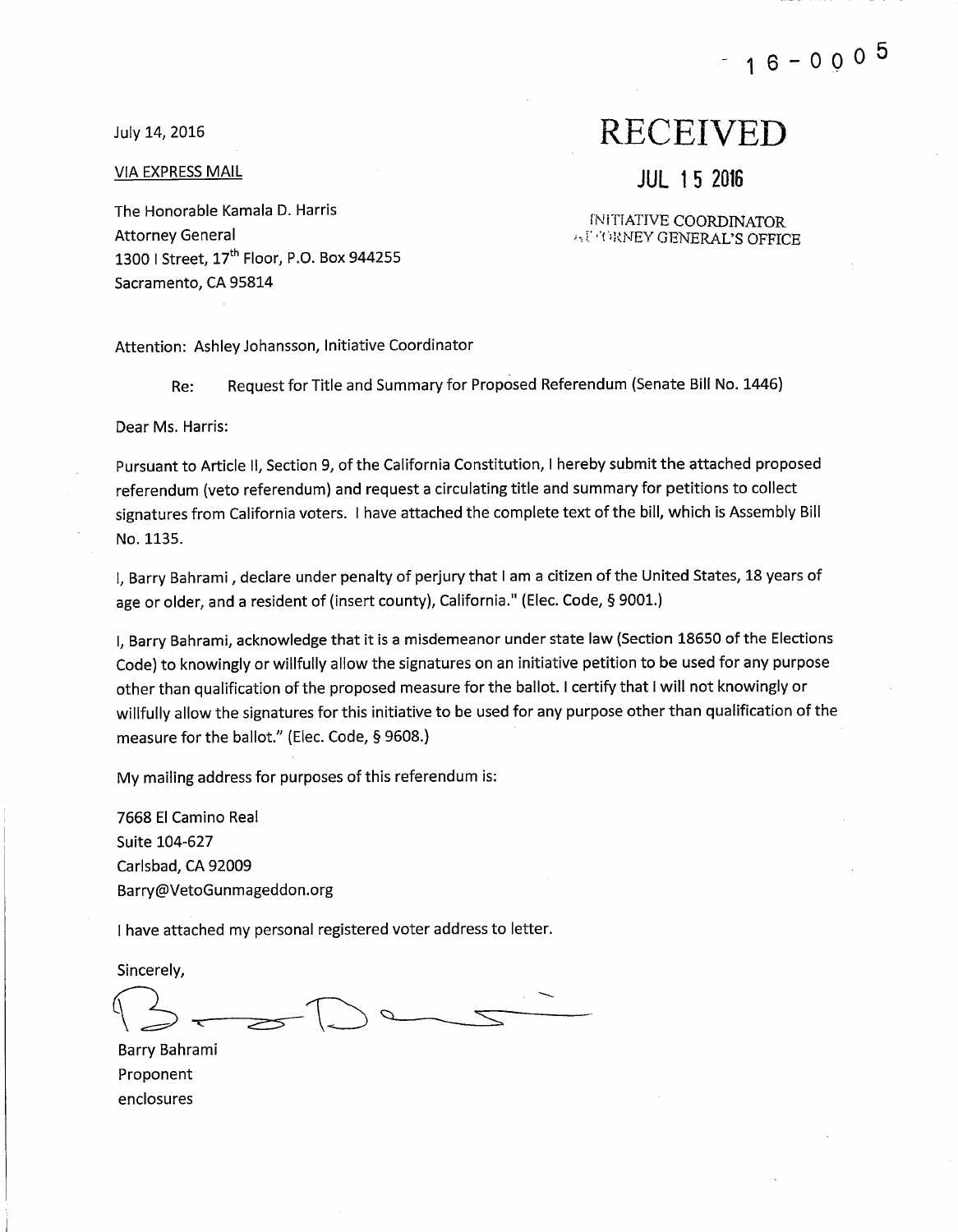#### Senate Bill No. 1446

## **CHAPTER 58**

An act to amend Sections 32310, 32400, 32405, 32410, 32425, 32430, 32435, and 32450 of, to add Section 32406 to, and to repeal Section 32420 of, the Penal Code, relating to firearms.

#### Approved by Governor July 01, 2016. Filed with Secretary of State July 01, 2016.

## **LEGISLATIVE COUNSEL'S DIGEST**

SB 1446, Hancock. Firearms: magazine capacity.

(1) Existing law prohibits the sale, gift, and loan of a large-capacity magazine. A violation of this prohibition is punishable as a misdemeanor with specified penalties or as a felony.

This bill would, commencing July 1, 2017, make it an infraction punishable by a fine not to exceed \$100 for the first offense, by a fine not to exceed \$250 for the 2nd offense, and by a fine not to exceed \$500 for the 3rd or subsequent offense, for a person to possess any large-capacity magazine, regardless of the date the magazine was acquired. The bill would require a person in lawful possession of a large-capacity magazine prior to July 1, 2017, to dispose of the magazine, as provided.

By creating a new crime, this bill would impose a state-mandated local program.

(2) Existing law creates various exceptions to the crime described in paragraph (1) above, which include, but are not limited to, the sale of, giving of, lending of, importation into this state of, or purchase of, any large-capacity magazine to or by the holder of a special weapons permit for use as a prop for a motion picture, or any federal, state, county, city and county, or city agency that is charged with the enforcement of any law, for use by agency employees in the discharge of their official duties, whether on or off duty, and where the use is authorized by the agency and is within the course and scope of their duties.

This bill would make conforming changes to those exceptions by including possession of a large-capacity magazine in those provisions and would establish additional exceptions to the crime described in paragraph (1) above, including exceptions to allow licensed gunsmiths and honorably retired sworn peace officers to possess a large-capacity magazine.

The California Constitution requires the state to reimburse local agencies and school districts for certain costs mandated by the state. Statutory provisions establish procedures for making that reimbursement.

This bill would provide that no reimbursement is required by this act for a specified reason.

#### **DIGEST KEY**

Vote: MAJORITY Appropriation: NO Fiscal Committee: YES Local Program: YES

# **BILL TEXT** THE PEOPLE OF THE STATE OF CALIFORNIA DO ENACT AS FOLLOWS:

#### **SECTION 1.**

Section 32310 of the Penal Code is amended to read:

#### 32310

(a) Except as provided in Article 2 (commencing with Section 32400) of this chapter and in Chapter 1 (commencing with Section 17700) of Division 2 of Title 2, any person in this state who manufactures or causes to be manufactured, imports into the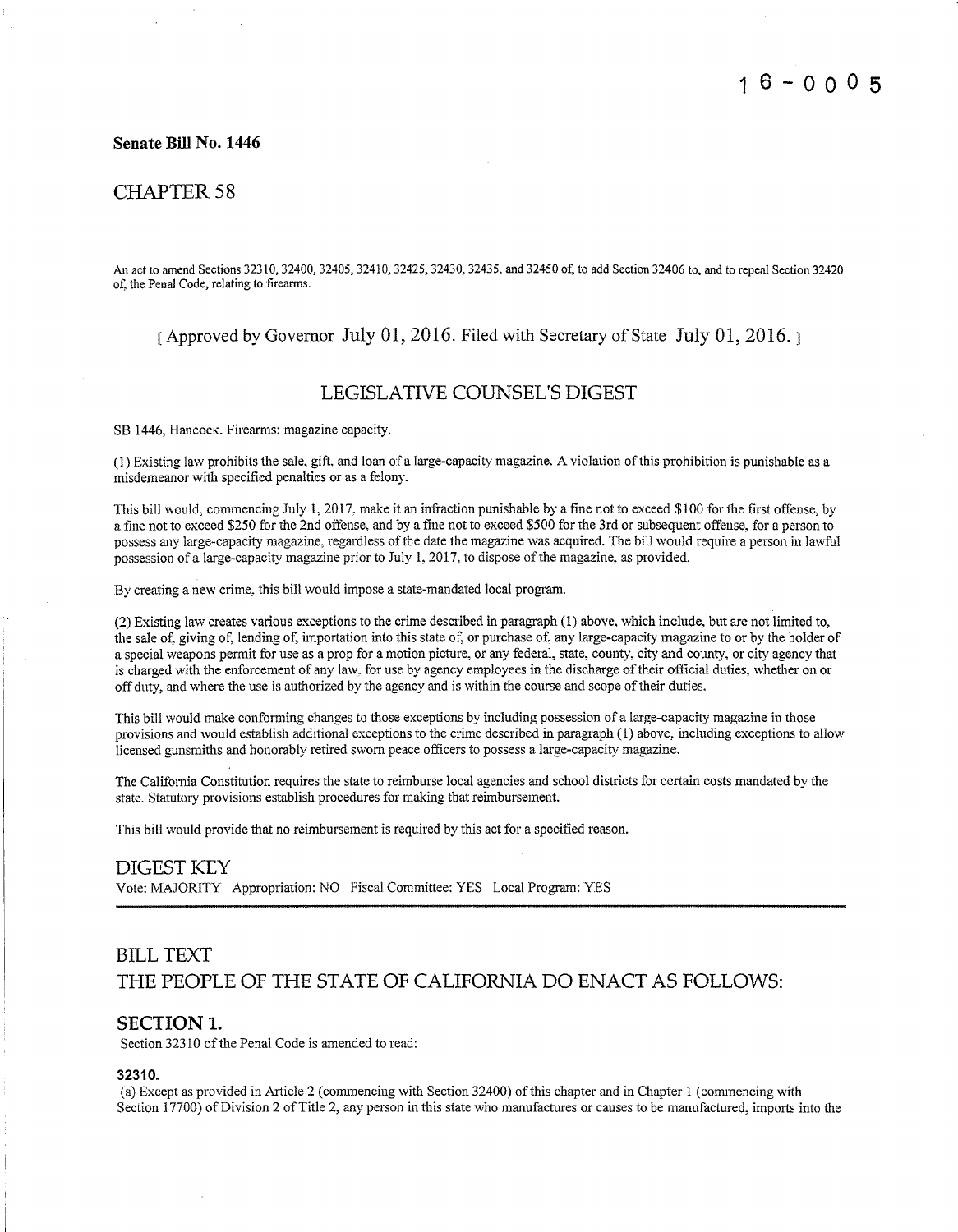state, keeps for sale, or offers or exposes for sale, or who gives, lends, buys, or receives any large-capacity magazine is punishable by imprisonment in a county jail not exceeding one year or imprisonment pursuant to subdivision (h) of Section 1170.

(b) Except as provided in Article 2 (commencing with Section 32400) of this chapter and in Chapter 1 (commencing with Section  $17700$  of Division 2 of Title 2, commencing July 1, 2017, any person in this state who possesses any large-capacity magazine. regardless of the date the magazine was acquired, is guilty of an infraction punishable by a fine not to exceed one hundred dollars (\$100) upon the first offense, by a fine not to exceed two hundred fifty dollars (\$250) upon the second offense, and by a fine not to exceed five hundred dollars (\$500) upon the third or subsequent offense.

(c) A person who, prior to July 1, 2017, legally possesses a large-capacity magazine shall dispose of that magazine by any of the following means:

(1) Remove the large-capacity magazine from the state.

(2) Prior to July 1, 2017, sell the large-capacity magazine to a licensed firearms dealer.

(3) Destroy the large-capacity magazine.

(4) Surrender the large-capacity magazine to a law enforcement agency for destruction.

(d) For purposes of this section, "manufacturing" includes both fabricating a magazine and assembling a magazine from a combination of parts, including, but not limited to, the body, spring, follower, and floor plate or end plate, to be a fully functioning large-capacity magazine.

(e) The provisions of this section are cumulative and shall not be construed as restricting the application of any other law. However, an act or omission punishable in different ways by different provisions of this code shall not be punished under more than one provision.

#### **SEC. 2.**

Section 32400 of the Penal Code is amended to read:

#### 32400.

Section 32310 does not apply to the sale of, giving of, lending of, possession of, importation into this state of, or purchase of, any large-capacity magazine to or by any federal, state, county, city and county, or city agency that is charged with the enforcement of any law, for use by agency employees in the discharge of their official duties, whether on or off duty, and where the use is authorized by the agency and is within the course and scope of their duties.

#### **SEC. 3.**

Section 32405 of the Penal Code is amended to read:

#### 32405.

Section 32310 does not apply to the sale to, lending to, transfer to, purchase by, receipt of, possession of, or importation into this state of, a large-capacity magazine by a sworn peace officer, as defined in Chapter 4.5 (commencing with Section 830) of Title 3 of Part 2, or a sworn federal law enforcement officer who is authorized to carry a firearm in the course and scope of that officer's duties.

#### **SEC. 4.**

Section 32406 is added to the Penal Code, to read:

#### 32406.

Subdivisions (b) and (c) of Section 32310 do not apply to the following:

(a) An individual who honorably retired from being a sworn peace officer, as defined in Chapter 4.5 (commencing with Section 830) of Title 3 of Part 2, or an individual who honorably retired from being a sworn federal law enforcement officer, who was authorized to carry a firearm in the course and scope of that officer's duties. For purposes of this section, "honorably retired" has the same meaning as provided in Section 16690.

(b) A federal, state, or local historical society, museum or institutional society, or museum or institutional collection, that is open to the public, provided that the large-capacity magazine is unloaded, properly housed within secured premises, and secured from unauthorized handling.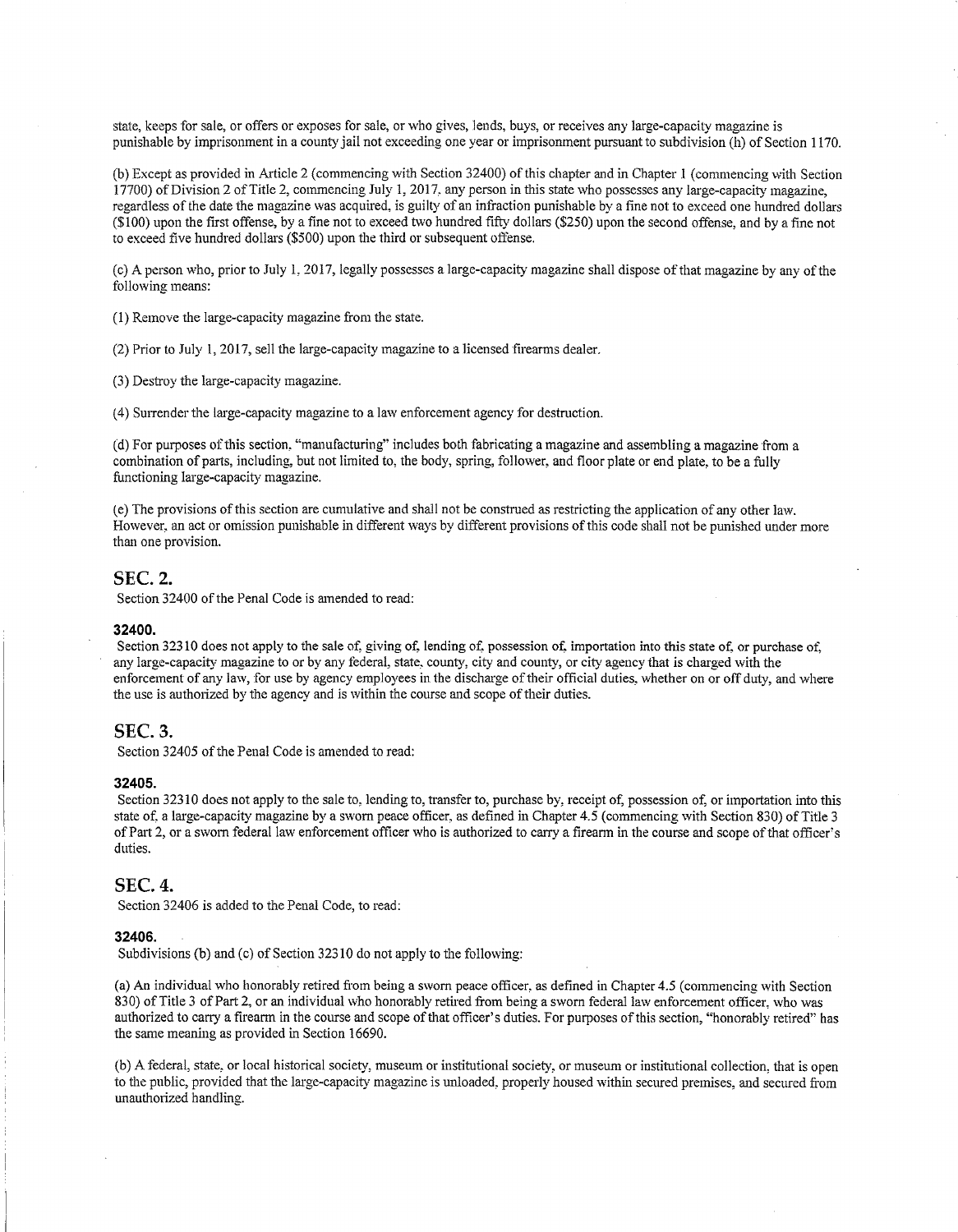(c) A person who finds a large-capacity magazine, if the person is not prohibited from possessing firearms or ammunition, and possessed it no longer than necessary to deliver or transport it to the nearest law enforcement agency.

(d) A forensic laboratory, or an authorized agent or employee thereof in the course and scope of his or her authorized activities.

(e) The receipt or disposition of a large-capacity magazine by a trustee of a trust, or an executor or administrator of an estate. including an estate that is subject to probate, that includes a large-capacity magazine.

(f) A person lawfully in possession of a firearm that the person obtained prior to January 1, 2000, if no magazine that holds 10 or fewer rounds of ammunition is compatible with that firearm and the person possesses the large-capacity magazine solely for use with that firearm.

## **SEC. 5.**

Section 32410 of the Penal Code is amended to read:

#### 32410.

Section 32310 does not apply to the possession, sale, or purchase of any large-capacity magazine to or by a person licensed pursuant to Sections 26700 to 26915, inclusive.

#### **SEC. 6.**

Section 32420 of the Penal Code is repealed.

#### **SEC. 7.**

Section 32425 of the Penal Code is amended to read:

#### 32425.

Section 32310 does not apply to either of the following:

(a) The lending or giving of any large-capacity magazine to, or possession of that magazine by, a person licensed pursuant to Sections 26700 to 26915, inclusive, or to a gunsmith, for the purposes of maintenance, repair, or modification of that largecapacity magazine.

(b) The return to its owner of any large-capacity magazine by a person specified in subdivision (a).

### **SEC. 8.**

Section 32430 of the Penal Code is amended to read:

#### 32430.

Section 32310 does not apply to the possession of, importation into this state of, or sale of, any large-capacity magazine by a person who has been issued a permit to engage in those activities pursuant to Section 32315, when those activities are in accordance with the terms and conditions of that permit.

#### **SEC. 9.**

Section 32435 of the Penal Code is amended to read:

#### 32435.

Section 32310 does not apply to any of the following:

(a) The sale of, giving of, lending of, possession of, importation into this state of, or purchase of, any large-capacity magazine, to or by any entity that operates an armored vehicle business pursuant to the laws of this state.

(b) The lending of large-capacity magazines by an entity specified in subdivision (a) to its authorized employees, and the possession of those large-capacity magazines by those authorized employees, while in the course and scope of employment for purposes that pertain to the entity's armored vehicle business.

(c) The return of those large-capacity magazines to the entity specified in subdivision (a) by those employees specified in subdivision (b).

#### **SEC. 10.**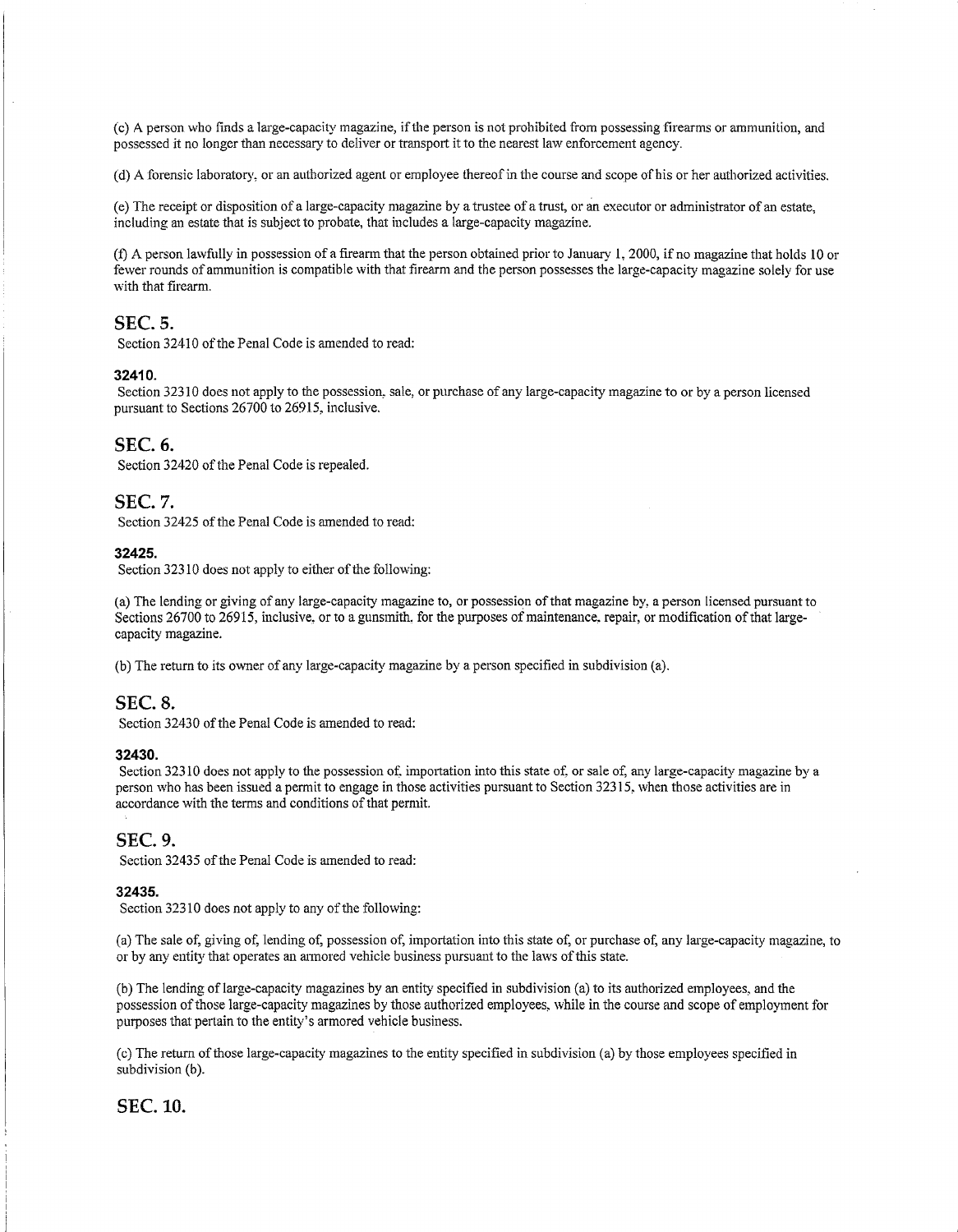Section 32450 of the Penal Code is amended to read:

#### 32450.

Section 32310 does not apply to the purchase or possession of a large-capacity magazine by the holder of a special weapons permit issued pursuant to Section 31000, 32650, or 33300, or pursuant to Article 3 (commencing with Section 18900) of Chapter 1 of Division 5 of Title 2, or pursuant to Article 4 (commencing with Section 32700) of Chapter 6 of this division, for any of the following purposes:

(a) For use solely as a prop for a motion picture, television, or video production.

(b) For export pursuant to federal regulations.

(c) For resale to law enforcement agencies, government agencies, or the military, pursuant to applicable federal regulations.

#### **SEC. 11.**

No reimbursement is required by this act pursuant to Section 6 of Article XIII B of the California Constitution because the only costs that may be incurred by a local agency or school district will be incurred because this act creates a new crime or infraction, eliminates a crime or infraction, or changes the penalty for a crime or infraction, within the meaning of Section 17556 of the Government Code, or changes the definition of a crime within the meaning of Section 6 of Article XIII B of the California Constitution.